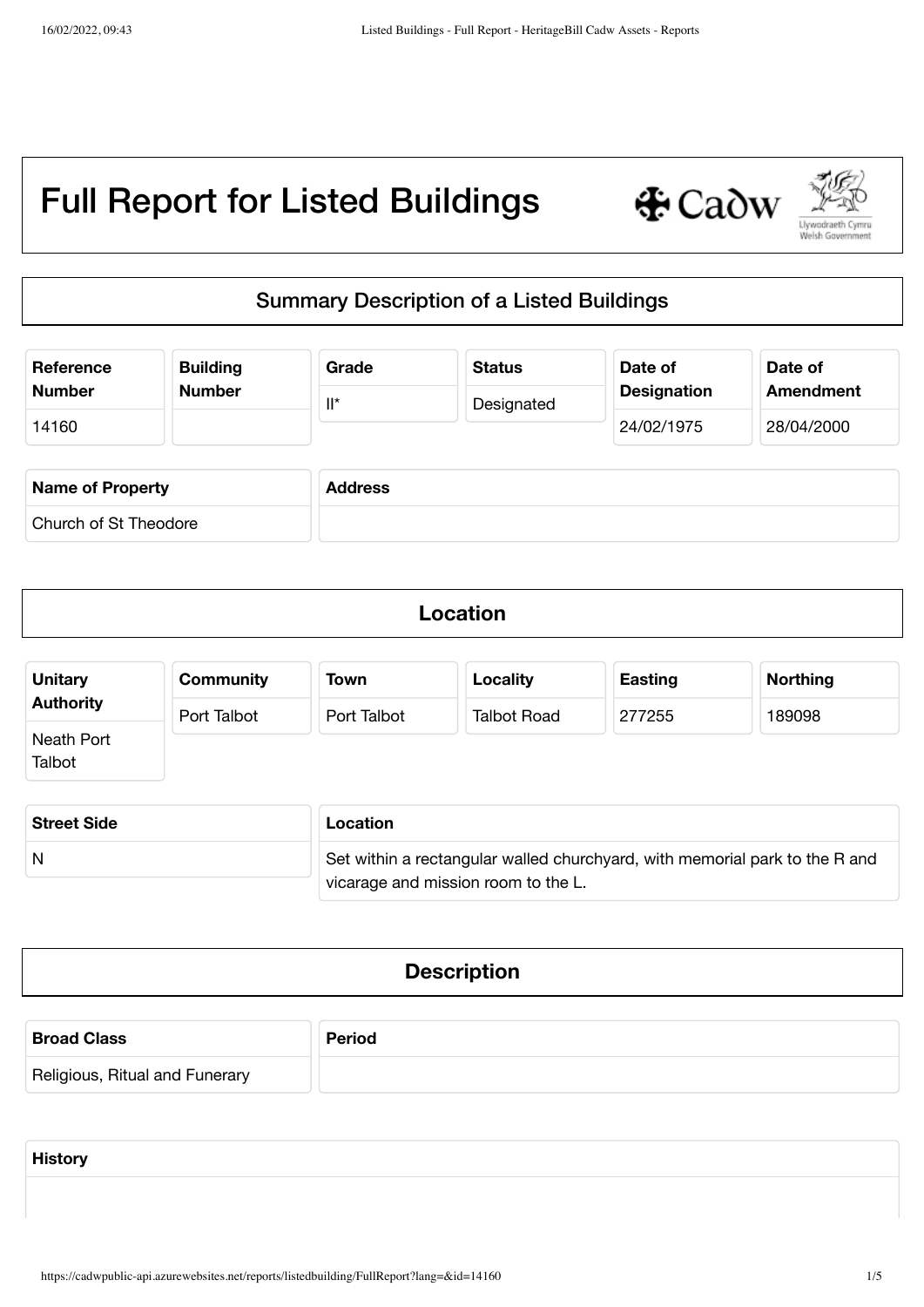By John Loughborough Pearson of London and built in 1895-7 at the expense of Emily Charlotte Talbot of Margam Park in memory of her brother Theodore (d. 1876) and sister Olive (d. 1894). The supervisory architect was F Waller of Gloucester, who had also undertaken work at Penrice Castle, the main seat of the Talbot family, and the contractors were J Shillitoe and Sons. The cost of the church was approximately £21,000. It replaced the chapel of ease, now Holy Cross Church, which had become too small for the growing population of Port Talbot.

## **Exterior**

Early English style. Nave, N and S aisles, porches and transepts, sanctus bellcote, chancel, S lady chapel and N vestry. Lofty nave and chancel with tall lancet windows. The W bay of the nave was intended to be raised as a tower, but this was never undertaken and the bay was roofed over. Constructed of local blue-grey snecked sandstone with Bath stone dressings under tile roofs. Detail includes angle and set-back buttresses with offsets and gablets, moulded plinth and sill bands, continuous hoodmoulds and decorated eaves cornice.

The W end has 3 stepped lancets under a relieving arch, set between angle buttresses, and 2 vent slits to gable apex. The S side of the proposed tower has no openings. The S side of the nave has clerestorey windows above a fulllength lean-to aisle. Advanced gabled porch offset to L with angle buttresses with gablets. At the same level is a corbelled band, above which is a large rose window. Pointed arched entrance with 3 orders of chamfered mouldings on 3 attached shafts with rings. Steel gates to entrance. Pairs of windows to each side, 2-lancet with a circle above. The porch has a quadripartite vaulted roof with chamfered ribs, and low side benches. Pointed arched doorway with keeled moulding on attached shafts with ringed dentilled capitals. Double doors set back, with iron strapwork. The aisle has a pronounced SW angle buttress. Single lancet to W end. To the R of the porch are 3 wide lancets separated by angle buttresses. The clerestorey has pairs of tall lancets separated by buttresses. The S transept has set-back buttresses flanking a tall pointed arched window with plate tracery, of 4 lancets with a rose above. Short lancet to gable apex. The E side of the transept has a high-level 2-lancet window.

Apsidal-ended lady chapel partly obscuring S side of chancel which has lancet windows at high level. The lady chapel has 5 windows to the S and E, each separated by a buttress. Plate tracery windows with 2 lancets and a circle. Dressed stone sanctus bellcote above crossing, of square-section with spirelet, angle pilasters and pinnacles. Two flat-headed openings to each side with decorative friezes above and below. The E end of the chancel has 3 tall stepped lancets in heavy mouldings flanked by massive angle buttresses. Smaller buttress centrally placed below sill. The window is under a high pointed relieving arch, immediately beneath which are 2 ornate blind quatrefoils. Pair of vents in gable apex.

To the N, the vestry is in 2 parts. Tall 2-storey gabled bay to R and single-storey lean-to to L. Plate tracery windows with 2 lancets and a quatrefoil. Window to E end of lean-to with added transom, and narrow light offset above. Window to N side, with pointed arched doorway to R with several orders of mouldings. Above the lean-to, the chancel has a single lancet to the L and pair of lancets to the R. A stack rises from the angle of the chancel and the 2-storey bay of the vestry. The face of the latter is set back from the N transept and has a large angle buttress to the L. Two plate tracery windows to ground floor, and tall narrow lancet to upper level.

The N transept has large set-back buttresses without gablets and 2 tall lancets between which is an angle buttress. Cusped light above and 3 stepped louvres in gable apex. The N aisle and clerestorey are as the S side. The advanced gabled porch, offset to the R, is lower than the N porch. Pointed arched entrance with 2 orders of chamfered mouldings on 2 attached shafts with rings. Above is a statue niche with trefoiled head on shafts and foliate moulding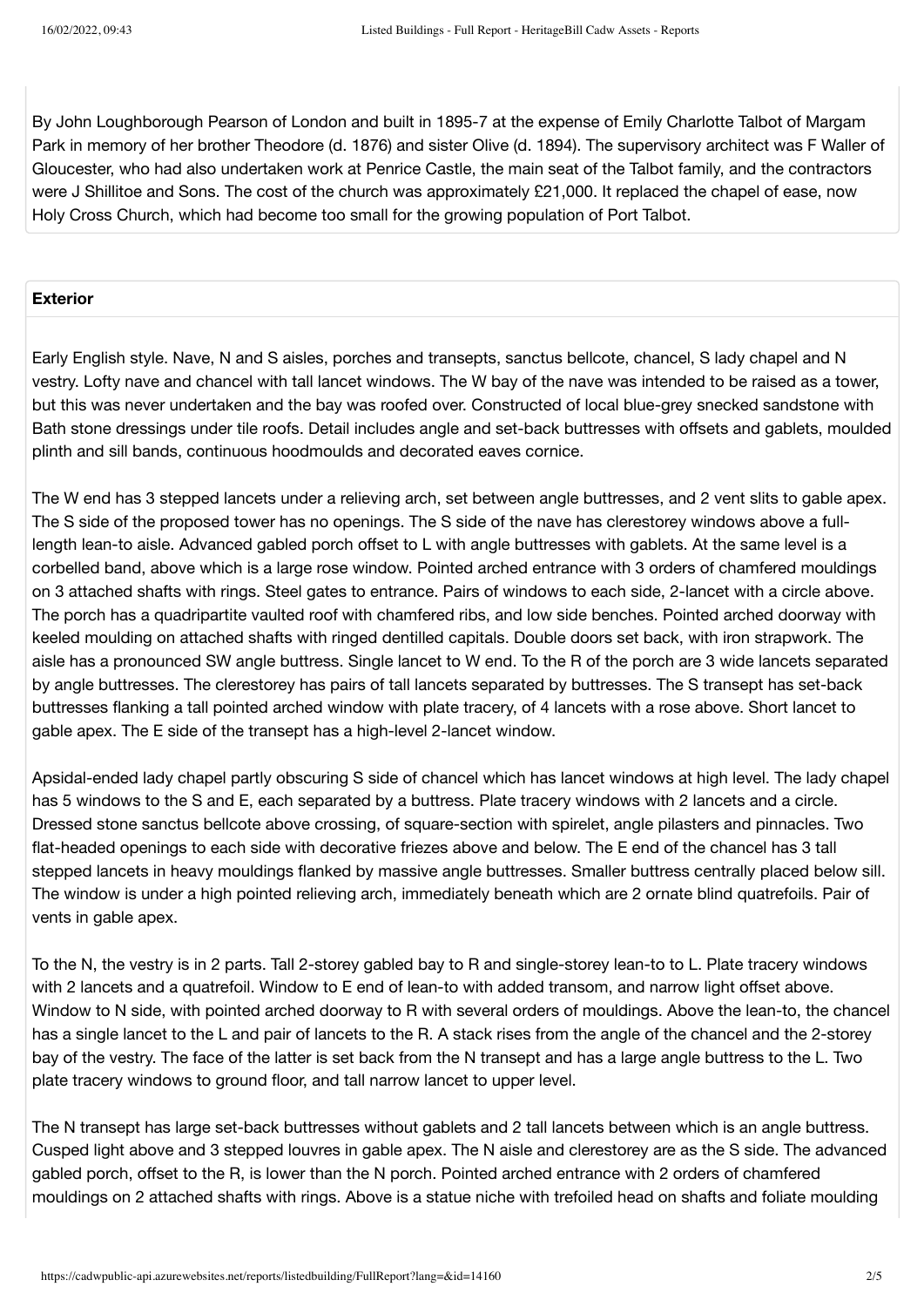above head. It contains a statue of St Theodore. Each side of the porch has 2 quatrefoils within heavy mouldings. Inside the porch is a pointed arched doorway with single shafts, containing double boarded doors. Quadripartite vaulted roof and side benches. The N side of the proposed tower chamber has a tiny stairlight to the R angle buttress.

## **Interior**

Fine Early English-style interior faced in dressed Bath stone. The tower chamber at the W end has a vaulted roof, the 4 moulded ribs joining a circle at the apex. Door to far W of N side with pointed arched head. Tall pointed tower arch with 4 orders of mouldings on 4 attached round shafts with ringed capitals and bases. Nave with 4-bay arcades. Double chamfered pointed arches on compound columns with ringed capitals and bases. The 3rd arches from the W end have the most ornate columns, with clustered shafts of different sizes, some filleted. String course above each arcade from which attached shafts rise above the spandrels of the arches. These have ringed corbels and bases, squared capitals and neck rings which continue as hoodmoulds over the clerestorey windows. The clerestorey openings have roll mouldings which continue down to the string course, but below the windows to each side is a blind triforium with round arches, the blockings pierced by quatrefoils. The nave has a 6-bay tie beam roof with collars supported by arched braces. Cusped struts above collar and windbraces. The E two bays, above the crossing, are shorter. Quarry tile floor.

Aisle windows with splayed reveals and sills. Sill band from which short attached shafts rise, supporting the ribs of the quadripartite vaulted roof. The transverse ribs are chamfered, the narrower diagonal ribs with keeled mouldings. Transept arches similar to tower arch with 3 orders of mouldings. The chancel arch is also of 3 orders but is more ornate, the outer order with keel mouldings and dog-tooth enrichment, while the outer attached shafts are of dark grey Purbeck marble. The chancel has a 3-bay quadripartite vaulted roof, the ribs enriched with dog-tooth and supported on Purbeck marble shafts which rise from the string course above 2-bay arcades. These are highly enriched with dentils and dog-tooth mouldings. The S arcade has compound columns, the attached shafts of alternating stone and marble. Two-arch inner arcadings with quatrefoil above the spandrels decorated with flower bosses. Above the arcades are pairs of clerestorey windows, with a single window further E, the jambs with attached shafts and decorated mouldings, and with quatrefoils above the spandrels. Blind triforium beneath consisting of 2 pointed arches on marble columns with dog-tooth enrichment. Similar N arcade, the R arch blind and the L arch containing the organ. Responds of the 3 stepped lancets at the E end are of 3 clustered shafts supporting moulded rear arches with dog tooth enrichment. The outer jambs have 2 shafts of Purbeck marble.

The S chapel has a 3-bay quadripartite vaulted roof with additional ribs to the apsidal E end. As in the aisles, the ribs are supported on short attached shafts which rise from the sill band. Dog-tooth enrichment and dentils throughout. Encaustic tile floor.

Pale marble font to SW of nave by Robert Davison; round bowl in square surround decorated with blind trefoiled lancets supported on 4 grey marble shafts with ringed capitals and bases. Octagonal pulpit of Portland stone with Purbeck marble columns to each angle. Openwork arch to each face, of 2 lights with a quatrefoil above, and with high relief foliate decoration. Narrower base with stylised blind trefoils. Low stone screen in front of chancel with chamfered coping, between which are highly ornate wrought iron gates with scrollwork and tall finials. Similar iron screen to arcade dividing chancel and chapel. To their E, 3-seat sedilia with moulded pointed arches supported on Purbeck marble columns, under high gablets. Choir stalls with blind trefoiled arches to front.

Stained glass: The E windows of the chapel bear angels by Clayton & Bell, given in 1902 and 1904 by Major Thomas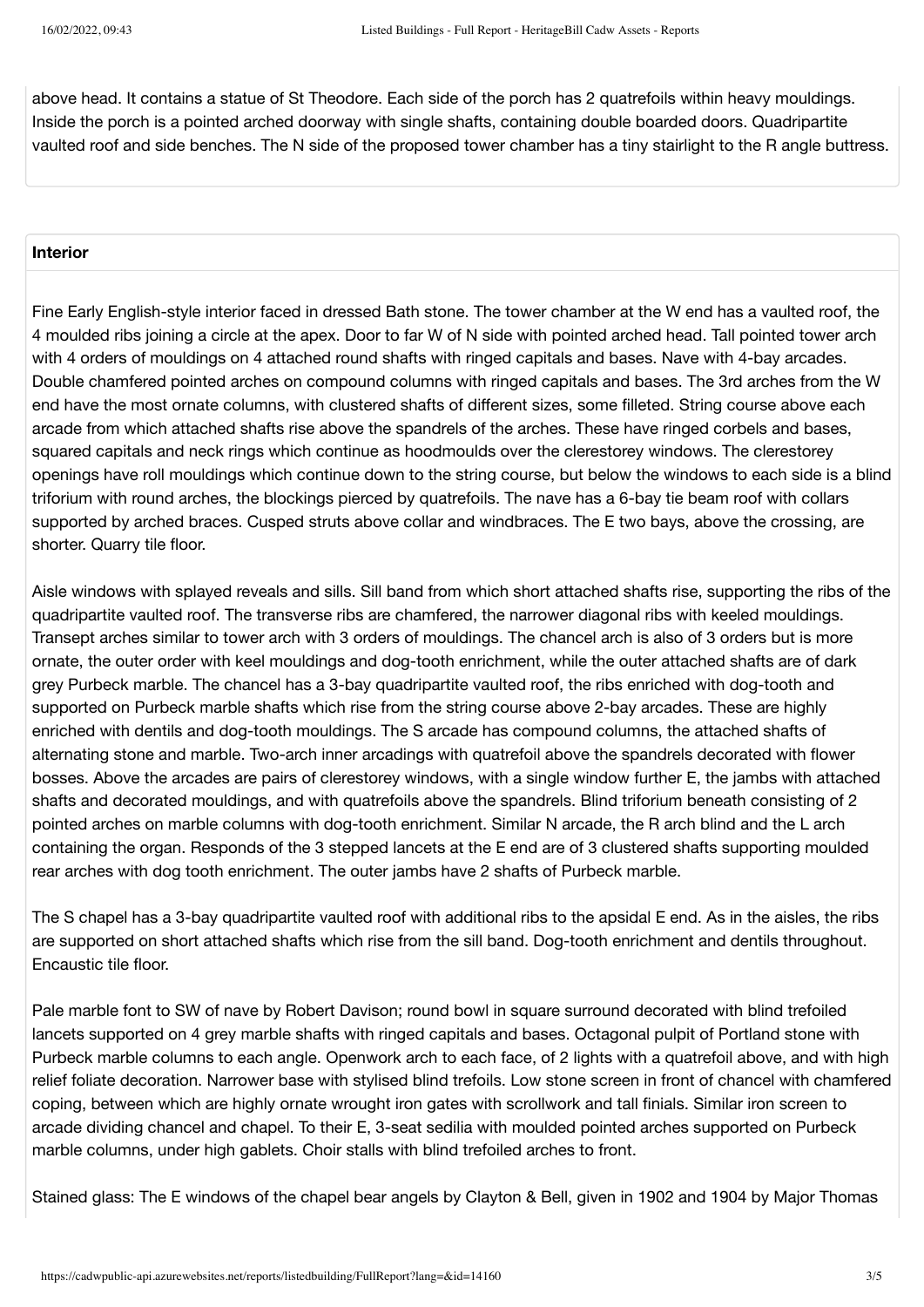Gray and Emily Talbot, respectively. To its R is a memorial to Lieutenant Rupert Price Hallowes VC who died in the Great War in 1915, by Powell's, and depicting the archangels Michael and Gabriel. Two further windows in chapel to the Cound family, depicting heavenly gifts, by L C Evetts, 1970s. The S aisle has 3 stained glass windows, memorials to the David family, by Clayton & Bell (that to the L undergoing restoration). W windows of aisles, to Olivia and William George (d. 1971 and 1978) by L C Evetts and depicting the Virgin as Queen of Heaven and St Theodore. To N aisle, 3 windows by Powell's, 1950s, including acts of healing. The E window lancets depict Christ between St Theodore and St David, by Timothy Lewis of the Swansea School of Art, 1983.

## **Reason for designation**

Listed grade II\* as a powerful example of the Early English style in late Victorian architecture by a nationally important architect. The largest church designed in Wales by JL Pearson.

Cadw : Full Report for Listed Buildings [ Records 1 of 1 ]